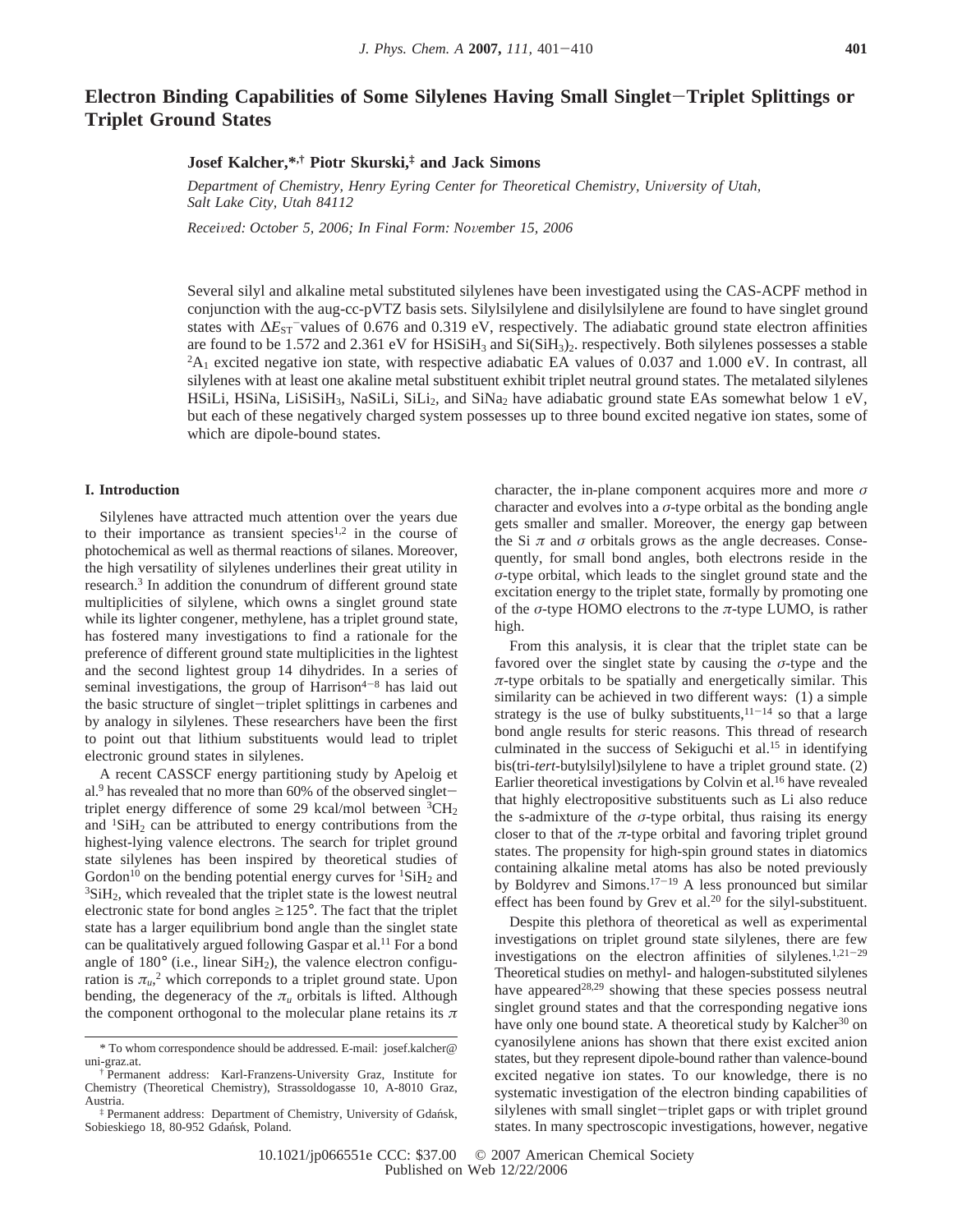**SCHEME 1: Sketch of the Highest-Lying Molecular Orbitals Involved in the Singlet (** $\sigma^2 \pi^0$ **) and Triplet (** $\sigma^1 \pi^1$ **) Neutral States and the Negative Ion Ground States**  $(\sigma^2 \pi^1)$ **of the Investigated Silylenes**



ions are used as precursors and the neutral states are studied via photodetachment spectroscopy. Depending on their production history,<sup>31</sup> some anions can exist in higher excited or in unexpected spin states. $32,33$  It is, therefore, of vital interest to have also at least some information on the anion states of the corresponding silylenes.

The present investigation is devoted to the exploration of bound negative ion states in silylenes with silyl-substituents and lithium and sodium substituted silylenes. A special focus is given to the question whether or not there exist excited negative ion states.

### **II. Methodological Approach**

The basis sets employed for this study are the augmented correlation consistent valence triple-*ú* aug-cc-pVTZ (AVTZ) contracted sets of Dunning<sup>34</sup> and Woon and Dunning.<sup>35</sup> The reference wavefunctions for all electronic states have been computed at the full-valence complete active space (CAS) level of theory,36 except for SiH3-substituted species, where only the CAS(2,2) ansatz has been employed for the neutral and CAS- (3,2) for the negatively charged species. These correspond essentially to RHF reference wavefunctions, except for the singlet electronic states. These reference wavefunctions have been chosen for the largest investigated systems, since a fullvalence CAS expansion would yield an untractable number of configuration state functions (CSF) in the subsequent CASaveraged coupled pair functional<sup>37</sup> (CAS-ACPF)-expansion, as a result of which any geometry optimizations would have been thwarted. All of these reference wavefunctions have been combined with the ACPF-method to evaluate the dynamical electron correlation. This approach will be abbreviated in the following by the acronym CAS(2,2)-ACPF in the case of CAS- (2,2) reference wavefunctions, like in the treatment of the electronic states of the neutral species  $HSiSiH_3$ ,  $Si(SiH_3)_2$ , and  $LiSiSiH<sub>3</sub>$ , and  $CAS(3,2)$ -ACPF for their negatively charged electronic states, where CAS(3,2) reference wavefunctions have been employed. Scheme 1 shows the highest-lying MOs involved in determining the symmetries of the energetically most favorable neutral singlet  $(\cdots \sigma^2 \pi^0)$  or triplet  $(\cdots \sigma^1 \pi^1)$  states and the negative ion ground states ( $\cdots \sigma^2 \pi^1$ ). From this orbital sketch, it becomes clear that within this  $(\sigma, \pi)$  orbital space CAS(2,2) wavefunctions and CAS(3,2) wavefunctions are qualitatively correct for the electronic states of the neutral silylenes and that of the negative ions, respectively, especially if these siliconcentered orbitals do not significantly interact with any of the two substituents  $R_1$  and  $R_2$  and can, therefore, be used as reference wavefunctions for these electronic states in high level

calculations to assess the dynamical electron correlation. For all other cases, where full-valence CAS reference wavefunctions have been used, we use the acronym CAS-ACPF. We would like to emphasize that all results like geometry data, singlettriplet splittings, and electron affinities reported and discussed in the present work refer to CAS-ACPF values if not explicitly stated otherwise. Only the valence electron correlations have been taken into account in these procedures, meaning that the Si 1s, 2s, and 2p; Li 1s; and Na 1s, 2s, and 2p electrons have not been included. The CAS-ACPF approach has been chosen for the computation of the correlation energy since this approach can be used not only for single-determinant reference wavefunctions such as Hartree-Fock but also for multiconfiguration SCF reference wavefunctions, and because it is almost perfectly size extensive. This latter property is highly desirable since it guarantees that our evaluated electron affinities are at least not biased by size extensivity errors. The adiabatic electron affinities, EA, are defined as

$$
EA = E_{\text{neutral}}(r_0) - E_{\text{anion}}(r_-)
$$

where  $r_0$  and  $r_$  refer to the equilibrium structures of the neutral molecule and the negatively charged ion, respectively. The geometry of each electronic state has been optimized at the CAS-ACPF level of theoretical sophistication. All CAS(2,2)-, CAS(3,2)-, as well as the CAS-ACPF energy calculations and the corresponding geometry optimizations have been performed with the MOLPRO-2000<sup>38</sup> suite of programs.

Since there are no analytical gradients available for the CAS-ACPF approach, all geometry optimizations at this level of theory had to be performed numerically, which has been an enormous challenge concerning computer time. The corresponding numerical calculation of the harmonic vibrational frequencies at this theoretical level would have been absolutely prohibitive; therefore, they have been calculated with the B3LYP hybrid functional, as implemented in the Gaussian 9839 package in order to assess the zero-point energies (ZPE). For excited negative ion states such as the <sup>4</sup>A" states of HSiNa<sup>-</sup>, LiSiNa<sup>-</sup>, and  $LiSiSiH<sub>3</sub><sup>-</sup>$ , as well as all dipole-bound negative ion states, for which no ZPE could be calculated at the B3LYP level of theory, the corresponding ZPE of the respective neutral triplet state has been employed. Although this procedure has no serious effect on the calculated EA values, based on past experience, the ZPE corrections employed for the excited negative ion states might be expected to be too large, so the resultant excited states electron affinities should be considered as lower limits for the adiabatic EA values. All isosurface pictures for the dipole-bound SOMOs have been generated with the program MOLDEN.<sup>40</sup>

In a few instances, we have also taken the challenge to investigate the bending potential energy curves to obtain insight into the energetics along the bending motion in a certain electronic state. For this purpose, we have chosen a grid distance of 2° between the calculated points along the angle bending motion within a certain range of angles. At each angle all geometrical variables except the bending angle Φ itself have been optimized at the CAS-ACPF level of theory. So all displayed curves represent CAS-ACPF minimum-energy paths. Such a procedure is tremendously time-consuming, and therefore, we decided to perform it only on two paradigmatic cases  $(i.e., HSiSiH<sub>3</sub> and HSiLi).$ 

**II.a Dipole-Bound Negative Ions.** Fermi and Teller<sup>41</sup> found that there exists a critical dipole moment  $\mu_{\text{crit}} = 1.625$  D within the pure dipole model, such that any system with a permanent dipole moment  $\mu$  in excess of  $\mu_{\text{crit}}$  can bind an extra electron in its dipole field and give rise to dipole-bound negative ion states.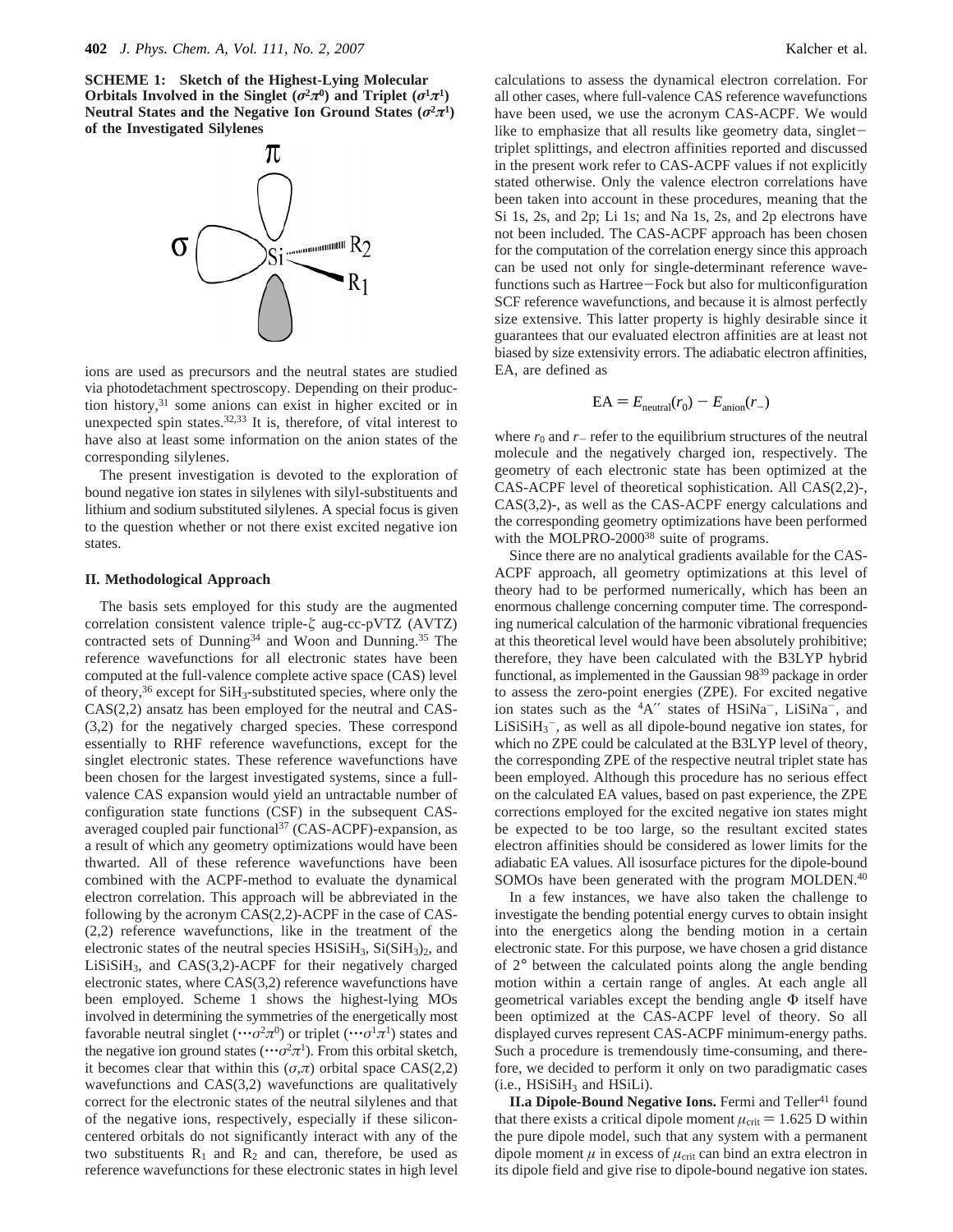**TABLE 1: Structural Data and Some Dipole Moments and Zero-Point Energies for the Various Electronic States of HSiSiH3** and  $HSiSiH<sub>3</sub><sup>-</sup>$  and  $Si(SiH<sub>3</sub>)<sub>2</sub>$  and  $Si(SiH<sub>3</sub>)<sub>2</sub><sup>-a</sup>$ 

| system                             | state       | method             | E(h)          | ZPE(h)   | $R_{\text{HSi}}(\AA)$ | $R_{\text{SiSi}}(\AA)$ | $\Phi$ (°) | $\mu$ (D) |
|------------------------------------|-------------|--------------------|---------------|----------|-----------------------|------------------------|------------|-----------|
| HSiSiH <sub>3</sub>                | $X^1A'$     | B <sub>3L</sub> YP | $-581.376617$ | 0.030189 | 1.5262                | 2.4068                 | 88.890     | 0.262     |
| HSiSiH <sub>3</sub>                | 3A''        | B <sub>3L</sub> YP | $-581.354490$ | 0.031067 | 1.4937                | 2.3377                 | 121.965    | 0.210     |
| HSiSiH <sub>3</sub>                | $X^2A''$    | B3LYP              | $-581.408399$ | 0.029380 | 1.5459                | 2.3877                 | 90.842     |           |
| HSiSiH <sub>3</sub>                | $X^1A'$     | $CAS(2,2)$ -ACPF   | $-580.430223$ |          | 1.5225                | 2.3998                 | 89.824     | 0.250     |
| $HSiSH_3$                          | 3A''        | $CAS(2,2)$ -ACPF   | $-580.406255$ |          | 1.4986                | 2.3920                 | 120.423    | 0.204     |
| HSiSiH <sub>3</sub>                | $X^2A''$    | $CAS(2,2)$ -ACPF   | $-580.487184$ |          | 1.5439                | 2.3824                 | 90.733     |           |
| HSiSiH <sub>3</sub>                | 2A'         | $CAS(2.2)-ACPF$    | $-580.432456$ |          | 1.4983                | 2.2801                 | 125.256    |           |
| $Si(SiH_3)$                        | $X^{1}A$    | B3LYP              | $-872.109885$ | 0.048692 |                       | 2.3932                 | 92.382     | 0.226     |
| $Si(SiH_3)$                        | ${}^{3}B_1$ | B3LYP              | $-870.095588$ | 0.049591 |                       | 2.3276                 | 126.670    | 0.094     |
| Si(SiH <sub>3</sub> ) <sub>2</sub> | $X^2B_1$    | B3LYP              | $-872.137571$ | 0.047805 |                       | 2.3807                 | 92.795     |           |
| $Si(SiH_3)_2$                      | $X^1A$      | $CAS(2.2)-ACPF$    | $-870.636511$ |          |                       | 2.4257                 | 110.770    | 0.623     |
| Si(SiH <sub>3</sub> ) <sub>2</sub> | ${}^{3}B_1$ | $CAS(2.2)-ACPF$    | $-870.625878$ |          |                       | 2.3276                 | 141.213    | 1.245     |
| $Si(SiH_3)-$                       | $X^2B_1$    | $CAS(2,2)$ -ACPF   | $-870.722378$ |          |                       | 2.4179                 | 108.440    |           |
| $Si(SiH_3)-$                       | ${}^2A_1$   | $CAS(2,2)$ -ACPF   | $-870.674168$ |          |                       | 2.2848                 | 139.939    |           |
|                                    |             |                    |               |          |                       |                        |            |           |

*<sup>a</sup>* Φ represents the silylene bond angle. All data are obtained with the aug-cc-pVTZ basis set, employing the B3LYP and the CAS(2,2)-ACPF approaches. The zero-point energies, ZPE, have been calculated only at the B3LYP level of theory. For details see the text.

The excess electron in these cases resides in a highly diffuse totally symmetric "orbital'', which is largely located at the positive end of the dipole. Any real molecule, whose other electrons cause additional repulsion with the dipole-bound extra electron, has to have  $\mu > \mu_{\text{crit}}$  to be able to support a dipolebound negative ion state to an extent that such a state can be experimentally detected.

Experimental and theoretical experience during the last decades have shown that 2 D  $\leq \mu \leq 2.5$  D is necessary for a real molecule to be able to provide a dipole bound negative ion state. Many research groups have contributed to the understanding of such feebly bound anions. Especially noteworthy are the experimental contributions of the group of Desfrançois and  $S$ chermann<sup>42-49</sup> and the theoretical contributions provided by the groups of Jordan,<sup>50-55</sup> Adamowicz,<sup>56-59</sup> and others.<sup>60-69</sup>

Because of the very diffuse structure of the surplus electron in a dipole-bound anion state, these systems cannot be tackled theoretically with standard basis sets, but instead need strong basis set augmentations. Depending on the electron binding energy of the extra electron, the augmentation has to comprise at least highly diffuse s-type and p-type Gaussian functions and sometimes even higher angular momentum basis functions, as has been described by Skurski et al.<sup>70</sup> For this reason, we have decided to place sets of diffuse s-type and diffuse p-type Gaussians at a 4 Å offset from the atom that lies at the positive end of the dipole moment. The exponents  $\alpha_n$  of these diffuse Gaussians have been chosen in an even tempered manner, according to

$$
\alpha_n = k^n \alpha_0
$$

employing  $\alpha_0 = 0.02$  and  $k = \sqrt{1/10}$  for both the s-type and p-type functions. This leads to 10 even-tempered s-type as well as p-type functions with exponents in the range of 0.02 down to  $1 \times 10^{-6}$ , which seems sufficient for the present purpose, since the electron binding energies for most of the investigated dipole-bound states are in excess of 10 meV. This procedure is very similar to that used by many other groups and practically identical to those made use of in recent studies on dipole-bound anion states of diatomic molecules<sup>71,72</sup> and cyanosilylenes.<sup>30</sup>

## **III. Results and Discussion**

**(a) HSiSiH3 and HSiSiH3** -**.** The essential structural parameters optimized at the B3LYP as well as the CAS-ACPF levels of theory for the investigated electronic states of silylsilylene and its anion are collected in Table 1. It is apparent from



Figure 1. CAS(2,2)-ACPF bending potential energy curves for the X <sup>1</sup>A' and <sup>3</sup>A'' electronic states of HSiSiH<sub>3</sub> and the X<sup>2</sup>A'' and <sup>2</sup>A' states of  $HSiSiH<sub>3</sub><sup>-</sup>$ . The calculated points are equidistant with a grid distance of 2°. At each point, all geometry parameters except the silylene bond angle are optimized at the CAS(2,2)-ACPF level.

inspection of Table 1 that the structural parameters of the B3LYP and the CAS-ACPF optimized structures are highly comparable and moreover these structural characteristics are in good accordance with previous values calculated using pseudopotenitals to describe inner-shell electrons at the CAS(2,2) level of theory.<sup>22</sup> The neutral ground state of HSiSiH 3 is the  $(\sigma^2 \pi^0)$ <sup>1</sup>A' state and the lowest excited-state is the  $(\sigma^1 \pi^1)$  <sup>3</sup>A" state. The singlet-triplet gap of  $0.676$  eV (cf. Table 8) is significantly smaller than in  $SiH<sub>2</sub>$ . Such a decrease in the singlet-triplet splitting is typical for the silyl substituent. Inspection of Table 8 shows that the first adiabatic electron affinity of silylsilylene is 1.572 eV, which is in good agreement with the correponding BLYP value of 1.56 eV, reported by Larkin et al.<sup>29</sup> Figure 1 displays the bending potential energy curves for the singlet and triplet and anionic states of HSiSiH<sub>3</sub> and shows that the  ${}^{3}A''$ state is favored over the  ${}^{1}A'$  state for bond angles larger than 125°. It is obvious that the  $(\sigma^2 \pi^1)$  <sup>2</sup>A″ negative ion ground state curve is cum grano salis parallel to the  ${}^{1}A'$  neutral ground state curve, whereas the bending potential energy curve of the  $(\sigma^1 \pi^2)$ 2A′ excited negative ion state runs grossly parallel to that of the  ${}^{3}A''$  excited neutral state. Not surprisingly, the shapes of the bending curves are determined largely by the occupation of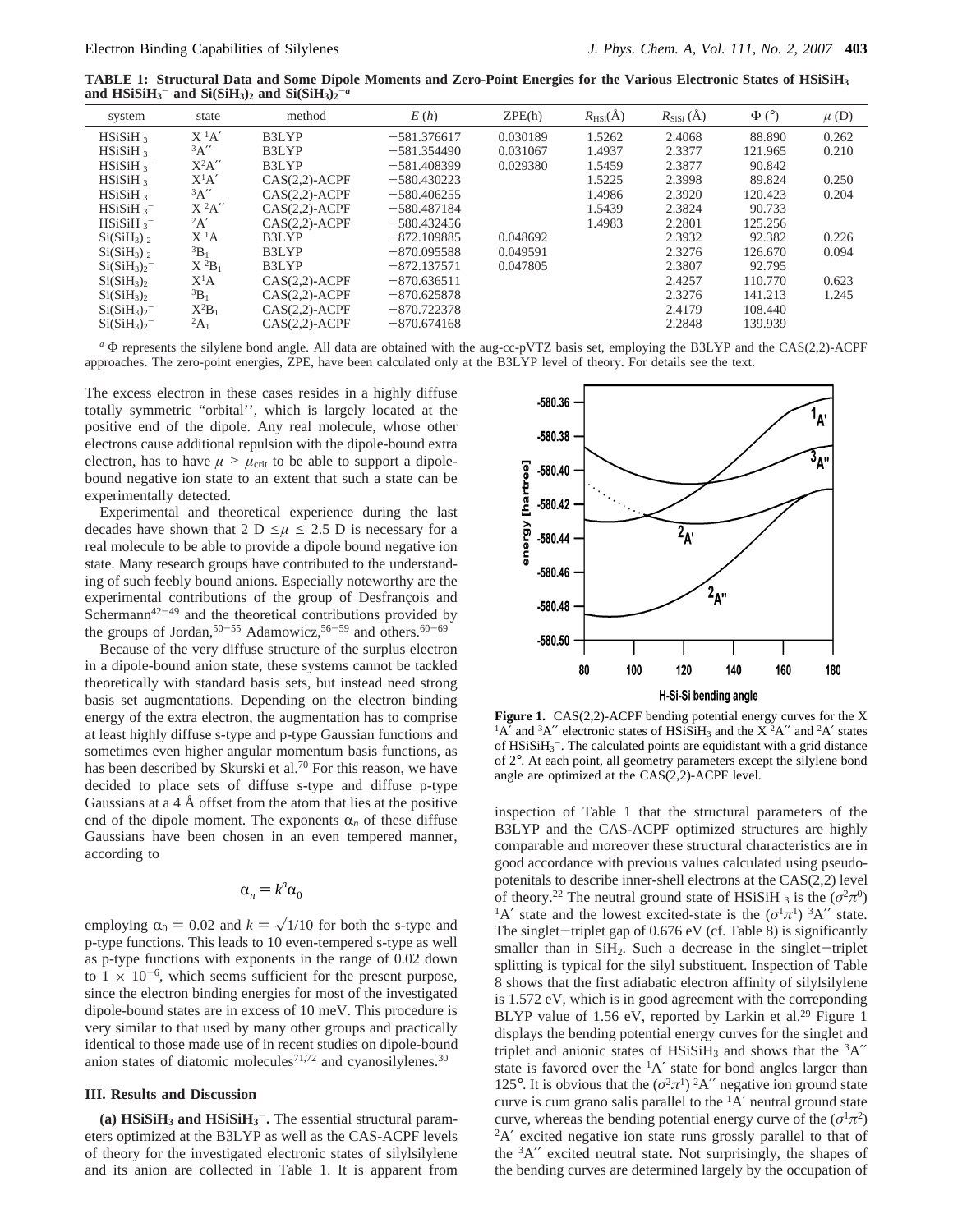**TABLE 2: Structural Data and Some Dipole Moments and Zero-Point Energies for the Various Electronic States of HSiLi and HSiLi**-*<sup>a</sup>*

| system             | state               | method          | E(h)          | ZPE(h)   | $R_{\text{XSi}}(\AA)$ | $R_{\text{SiY}}(\AA)$ | $\Phi$ ( $\circ$ ) | $\mu$ (D) |
|--------------------|---------------------|-----------------|---------------|----------|-----------------------|-----------------------|--------------------|-----------|
| HSiLi(s)           | $X$ <sup>3</sup> A" | B3LYP           | $-297.572590$ | 0.006565 | 1.6106                | 2.3770                | 47.668             | 5.187     |
| HSiLi(1)           | 3A''                | B3LYP           | $-297.571358$ | 0.006365 | 1.5080                | 2.3405                | 140.329            |           |
| <b>HSiLi</b>       | A'                  | B3LYP           | $-297.559738$ | 0.006160 | 1.5384                | 2.5713                | 89.155             | 5.505     |
| $HSiLi^-$ (1)      | $X^2A''$            | B3LYP           | $-297.598875$ | 0.005634 | 1.5510                | 2.5409                | 92.918             |           |
| $HSiLi^{-}(s)$     | 2A''                | B3LYP           | $-297.598440$ | 0.005447 | 1.5893                | 2.4465                | 57.246             |           |
| $HSiLi^{-}$ (1)    | 4A''                | <b>B3LYP</b>    | $-297.598015$ | 0.005675 | 1.5256                | 2.4850                | 151.697            |           |
| $HSiLi^-$ (s)      | 4A''                | B3LYP           | $-297.597288$ | 0.006167 | 1.5829                | 2.5998                | 43.471             |           |
| HSiLi(s)           | $X$ <sup>3</sup> A" | <b>CAS-ACPF</b> | $-297.047822$ |          | 1.6115                | 2.3994                | 48.295             | 6.202     |
| HSiLi(1)           | 3A''                | <b>CAS-ACPF</b> | $-297.047227$ |          | 1.5104                | 2.3666                | 139.545            | 6.680     |
| HSiLi              | $\mathrm{^1A'}$     | <b>CAS-ACPF</b> | $-297.035694$ |          | 1.5402                | 2.5636                | 89.644             | 6.101     |
| $HSiLi^{-}(s)$     | $X$ <sup>2</sup> A" | CAS-ACPF        | $-297.075622$ |          | 1.5803                | 2.5456                | 55.355             |           |
| $HSiLi^-$ (1)      | 2A''                | <b>CAS-ACPF</b> | $-297.074649$ |          | 1.5492                | 2.6088                | 95.087             |           |
| $HSiLi^{-}$ (1, d) | 4A''                | <b>CAS-ACPF</b> | $-297.070632$ |          | 1.5283                | 2.5223                | 152.878            |           |
| $HSiLi^{-}(s,d)$   | 14A''               | <b>CAS-ACPF</b> | $-297.069967$ |          | 1.5811                | 2.6301                | 44.108             |           |
| $HSiLi^-$ (s)      | $^{2}A'$            | <b>CAS-ACPF</b> | $-297.052659$ |          | 1.6329                | 2.3714                | 48.691             |           |
| $HSiLi^-$ (1)      | 2A'                 | <b>CAS-ACPF</b> | $-297.049695$ |          | 1.5268                | 2.2968                | 146.618            |           |
| $HSiLi^-$<br>(l,d) | 4A''                | <b>CAS-ACPF</b> | $-297.047925$ |          | (1.5492)              | (2.6088)              | (95.087)           |           |

*<sup>a</sup>* All data are obtained with the aug-cc-pVTZ basis set, employing the B3LYP and the CAS-ACPF approaches. The (l) and (s) designators in the first column identify the large- and small-angle conformers and the (d) designator identifies dipole-bound negative ion states. The geometry data in parentheses are not optimized but are adopted from other electronic states, listed in the table. For details see the text.

the *σ*-orbital. If the H-Si-Si bond angle is linearized ( $\Phi$  = 180°), both negative ion states coalesce into the 2E state of the  $HSSiH<sub>3</sub><sup>-</sup>$  ion in  $C<sub>3v</sub>$  symmetry. The <sup>2</sup>E state is not adiabatically stable but exhibits a notable stability with respect to vertical electron detachment. The <sup>2</sup>E state of linear  $(C_{3v})$  HSiSiH<sub>3</sub><sup>-</sup> lies energetically below any of the neutral states at this nuclear arrangement. Therefore, one could infer that a bound excited negative ion state could also exist. In fact, the adiabatic stability of the 2A′ excited anion state is 0.037 eV. According to our  $CAS(3,2)-ACPF$  results, both Jahn-Teller components of the  ${}^{2}E$  anion state become stabilized upon bending, as can be seen from Figure 1. The equilibrium bond angle of the  ${}^{2}A''$  ground state is 90.84 $^{\circ}$ , whereas the equilibrium bond angle of the  $^{2}A'$ excited negative ion state is 125.26°. The bending potential energy curve of this state crosses that of the <sup>1</sup>A' neutral ground state near  $104^\circ$ . Although the  ${}^2A''$  anion ground state is stable for all investigated bond angles, the  ${}^{2}A'$  excited negative ion state becomes electronically unstable for bond angles near 100° and smaller. This means the  ${}^{2}A'$  state is vertically unstable at the  ${}^{1}A'$  ground state geometry. The  ${}^{2}A'$  excited-state vertical electron detachment energy is calculated as 0.551 eV to arrive at the  ${}^{1}A'$  state and 0.665 eV to arrive at the  ${}^{3}A''$  state.

**(b) Si(SiH<sub>3</sub>)<sub>2</sub>** and Si(SiH<sub>3</sub>)<sub>2</sub><sup>-</sup>. The singlet ground state of Si- $(SiH<sub>3</sub>)<sub>2</sub>$  has  $C<sub>2</sub>$  rather than  $C<sub>2</sub><sub>v</sub>$  symmetry, since the latter corresponds to a second-order saddle point. The highestfrequency imaginary normal mode with  $121i$  cm<sup>-1</sup> at the  $C_{2v}$ optimized geometry exhibits *a*<sup>2</sup> symmetry and indicates a distortion to  $C_2$  symmetry, at which the molecule has a positive definite Hessian matrix. The energy gain in going from  $C_{2v}$  to *C*<sup>2</sup> symmetry is not very pronounced but non-negligible and amounts to no more than 0.029 eV. It is interesting to note that the central bond angle  $\Phi$  for the <sup>1</sup>A ground state differs significantly between the B3LYP (92.38°) and the CAS(2,2)- ACPF approach (110.77°). The angular correlation of the *σ*-type lone-pair described by double excitation into the empty  $\pi$ -type  $(b_1)$  orbital, i.e., the  $|\cdots(b_1)^2|$  determinant, which enters the CIvector with a coefficient of  $-0.22$ , and which is not present in the DFT ansatz, could account for this difference, since this type of electron correlation would favor a larger bond angle. The lowest triplet state,  $(\sigma^1 \pi^1)^3 B_1$ , possesses  $C_{2\nu}$  symmetry. Substituting the silylene-hydrogen of silylsilylene by a second silyl group leads to a further reduction of the singlet-triplet gap to 0.319 eV, as can be seen from Table 8. The  $(\sigma^2 \pi^1)^2 B_1$ 

negative ion ground state of  $Si(SiH<sub>3</sub>)<sub>2</sub>$  binds the extra electron rather strongly, as can be recognized from an adiabatic EA of 2.361 eV. This is significantly larger than the corresponding BLYP-value of  $1.95$  eV found by Larkin et al.,<sup>29</sup> which is not too much at variance with an older value of 1.70 eV, as calculated by Kalcher and Sax,<sup>22</sup> employing the CAS(2,2)-CI approach and using pseudopotentials for the inner electrons of the Si-atoms. A glance at the EA-values in Table 8 reveals that the second silyl substituent in  $Si(SiH<sub>3</sub>)<sub>2</sub>$  brings about an enormous stabilization of the  ${}^{2}A_1$  excited negative ion state, which exhibits an EA value of 1.000 eV. This is 0.963 eV larger than the corresponding EA value in silylsilylene. No further stable excited negative ion states could be detected either for  $HSiSiH<sub>3</sub><sup>-</sup>$  or for  $Si(SiH<sub>3</sub>)<sub>2</sub><sup>-</sup>$ .

**(c) HSiLi and HSiLi**-**.** Introduction of an Li-substituent into silylene reverses the order of stabilities so the triplets become the neutral electronic ground states. Another new feature is the appearance of two minimum-energy structures on the triplet potential energy hypersurface, which are designated (l) and (s) for the large and small bond angle isomer, respectively. Only the open-shell  $(\sigma^1 \pi^1)$  triplet states seem to exhibit bond-angleisomerism, since no such isomers could be found for the  $(\sigma^2 \pi^0)$ singlet states. It can be seen in Table 2 and in Figure 2 that both  ${}^{3}A''$  structures lie energetically below the  ${}^{1}A'$  structure and that the small-angle isomer ( $\Phi \approx 48^{\circ}$ )  ${}^{3}A''(s)$  has the lowest energy. The bending potential energy curves displayed in Figure 2 reveal that the barrier between  ${}^{3}A''(s)$  and  ${}^{3}A''(l)$  is no larger than 0.2 eV. Finally, the <sup>3</sup>A″(s)<sup>-1</sup>A′ singlet-triplet gap,  $\Delta E_{ST}$ ,  $is -0.319$  eV.

Inspection of Table 8 reveals that silylsilylene and especially disilylsilylene have ground state electron affinities notably in excess of  $SiH<sub>2</sub>$ , whereas the EA value of 0.772 eV for the X  ${}^{2}A''$  negative ion ground state of HSiLi<sup>-</sup> is significantly smaller. This is in line with previous findings for the electron affinity of Lithiosilylene.<sup>22</sup> A glance at Figure 2 makes clear that the negative ion ground state cannot really be assigned a unique equilibrium bond angle, since the angle bending potential exhibits only two extremely shallow minima, and the separating barrier is only 0.018 eV. Therefore, one could infer that  ${}^{2}A''$ HSiLi<sup>-</sup> should undergo large-amplitude angular motions which, in turn, could generate unusual features in, for example, photodetachment spectra.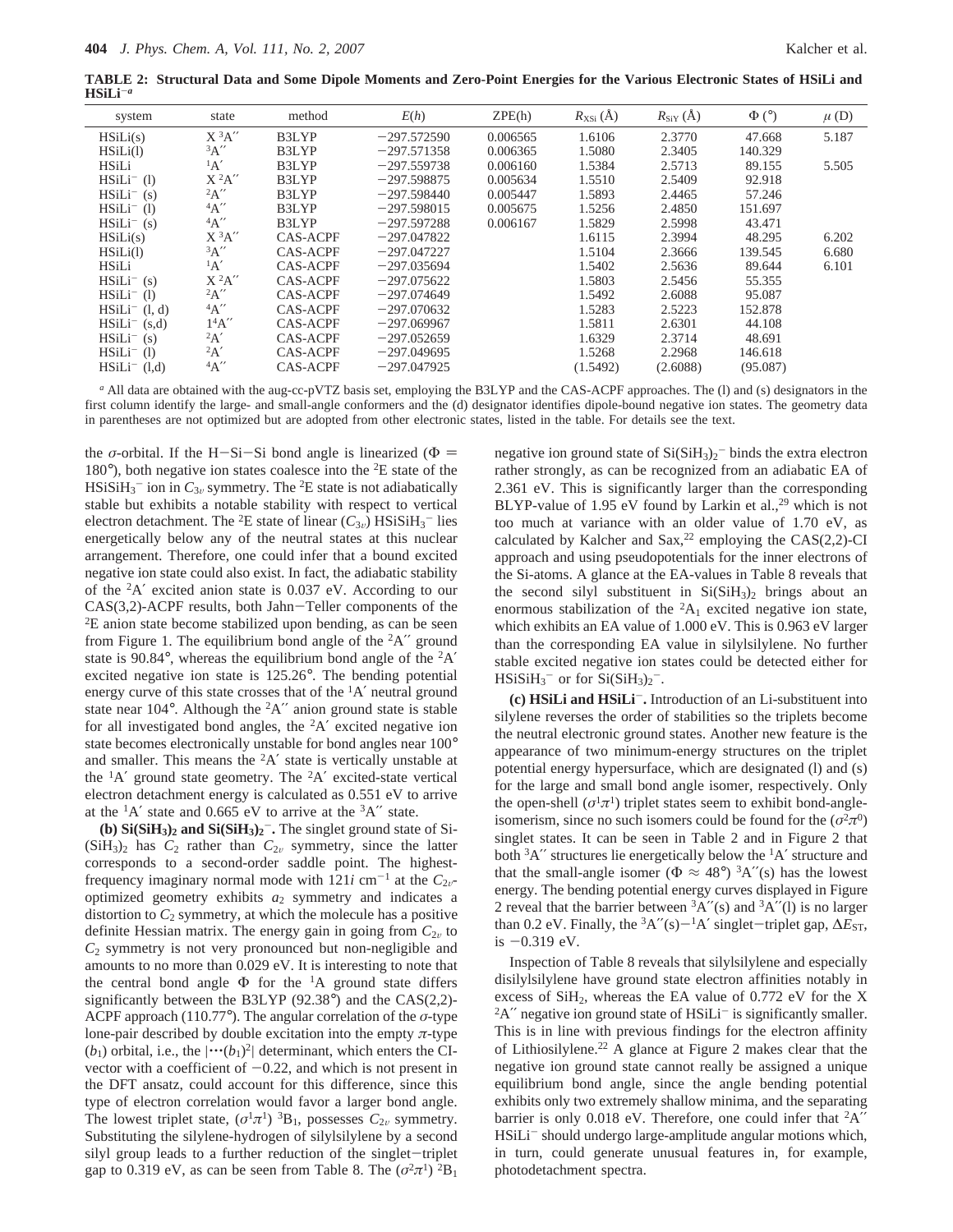

**Figure 2.** CAS-ACPF bending potential energy curves for the  $X<sup>3</sup>A''$ and  ${}^{1}A'$  electronic states of HSiLi and the X ${}^{2}A''$  and state of HSiLi<sup>-</sup>. The calculated points are equidistant with a grid distance of 2°. At each point, all geometry parameters except the silylene bond angle are optimized at the CAS-ACPF level.

It was a big surprise to find that the first excited bound negative ion state of HSiLi<sup>-</sup> has  $(\sigma^1 \pi^1 \sigma_d^1)$ <sup>4</sup>A'' rather than the expected  $(\sigma^1 \pi^2)$  <sup>2</sup>A' symmetry. Moreover, there are both largeangle (I) as well as small-angle (s) minima on the  $4A''$  potential energy hypersurface. The former has the lower energy and leads to an EA value of 0.645 eV, whereas the corresponding EA value for the (s) minimum is 0.613 eV. There is evidence that even a second bound excited  $(\sigma^1 \pi^1 \sigma_d^1)$  2<sup>4</sup>*A*″ state exists and unequivocally corresponds to a dipole-bound state with a rather small binding energy of approximately 3 meV (cf. Table 8). The HOMOs,  $\sigma_{d'}$  and  $\sigma_d$ , of the 1<sup>4</sup>A" and 2<sup>4</sup>A" states, respectively, deserve some consideration. Despite the fact that the electron binding energy of  $1<sup>4</sup>A''$  is larger than 0.6 eV and can be calculated with the aug-cc-pVTZ basis set, the *σ*<sub>d</sub><sup>-</sup>-HOMO, as displayed in Figure 1a, exhibits characteristics of a dipole-bound orbital, since most of the orbital density is found away from the molecule, although it possesses a less inflated structure than most typical dipole-bound orbitals. Consequently, one could address the 14A′′ state as dipole-bound according to the appearance of the HOMO but not necessarily due to the magnitude of the electron affinity. Jordan<sup>55</sup> has addressed the problems of taxonomy associated with such negative ion states, where the HOMO appears as a dipole-bound orbital, notwith-

standing a rather high EA value. No such ambiguities plague us with the  $(\sigma^1 \pi^1 \sigma_d^1)$  2<sup>4</sup>A" state, which has an EA value in the meV range. The  $\sigma_d$ -HOMO, which is shown in Figure 1b, is also positioned away from the molecule and has a highly inflated appearance, typical for a dipole-bound anion. The  $(\sigma^1 \pi^2)$  <sup>2</sup>A' excited negative ion state exhibits an adiabatic stability of 0.137 eV, which is four times larger than the EA value of the corresponding state in  $HSiSiH_3^-$  and seven times smaller than the EA value calculated for the totally symmetric  ${}^{2}A_1$  negative ion state in  $Si(SiH<sub>3</sub>)<sub>2</sub>$ <sup>-</sup>.

**(d) HSiNa and HSiNa**-**.** One would expect HSiNa to be similar to HSiLi, since these systems differ only in the alkaline metal substituent. The structural data and the energies listed in Table 3 do not really confirm this expectation in all aspects. As expected,  $(\sigma^1 \pi^1)$  <sup>3</sup>A" is the neutral ground state potential hypersurface, on which we find two minima, (l) ( $\Phi = 131.06^{\circ}$ ) and (s)  $(\Phi = 54.2^{\circ})$ , but unlike HSiLi, the (l) conformer has the lower energy. The corresponding  $\Delta E_{ST}$  value amounts to -0.252 eV and is, thus, less negative than in HSiLi. Despite the smaller singlet-triplet gap, the ground state electron affinity for  $(\sigma^2 \pi^1)$  <sup>2</sup>A" is 0.921 eV, which is 0.15 eV larger than for HSiLi. The EA value for the  $(\sigma^1 \pi^1 \sigma_d^1)$  1 <sup>4</sup>A'' excited negative ion state is 0.756 eV, which is rather close to the ground state EA of HSiLi. The second negative ion state of the same symmetry,  $(\sigma^1 \pi^1 \sigma_d^1)$  2<sup>4</sup>A'', which is a dipole-bound anion state, exhibits a stability of 0.114 eV. The EA-value of the totally symmetric excited anion state,  $(\sigma^1 \pi^2)^2 A'$ , is as high as 0.695 eV and, consequently, much higher than the respective value for HSiLi-.

**(e) LiSiSiH <sup>3</sup> and LiSiSiH3** -**.** Since a silyl-substituent and even more a lithium-substituent both reduce the singlet-triplet gap in a silylene, it is interesting to explore the combined effect of both substituents in LiSiSiH3. The data presented in Table 4 reveal that LiSiSiH 3 possesses, as expected, a  $(\sigma^1 \pi^1)$  triplet ground state, which has  $C_1$  symmetry,  ${}^3A$ , and which shows a rather large bond angle  $\Phi = 152.2^\circ$ . The excited  $(\sigma^2 \pi^0)^1$ A state has also  $C_1$  symmetry, but a much smaller equilibrium bond angle  $\Phi \approx 82.9^{\circ}$  at the B3LYP level but a very large bond angle, which exceeds even that of the triplet ground state, at the CAS-ACPF level of theory. Our assumption that there might exist two bond angle isomers, (l) and (s), as for HSiLi could not be substantiated, since even beginning at the B3LYP optimized geometry eventually leads to large-angle structure when further CAS-ACPF optimization is performed (cf. Table 4).

The singlet-triplet gap in LiSiSiH<sub>3</sub> is calculated as  $-0.677$ , which is the highest negative  $\Delta E_{ST}$  value of all silylenes

**TABLE 3: Structural Data and Some Dipole Moments and Zero-Point Energies for the Various Electronic States of HSiNa and HSiNa**-*<sup>a</sup>*

| system          | state                     | method          | E(h)          | ZPE(h)   | $R_{\text{XSi}}(\text{A})$ | $R_{\text{SiY}}(\text{A})$ | $\Phi$ (°) | $\mu$ (D) |
|-----------------|---------------------------|-----------------|---------------|----------|----------------------------|----------------------------|------------|-----------|
| HSiNa           | $X^3A''$                  | B3LYP           | $-452.359213$ | 0.005818 | 1.5199                     | 2.7104                     | 124.359    | 7.057     |
| HSiNa           | $\mathbf{A}'$             | B3LYP           | $-452.353603$ | 0.005808 | 1.5379                     | 2.8664                     | 88.172     | 5.133     |
| $HSiNa^-$       | $X^2A''$                  | B3LYP           | $-452.398290$ | 0.005192 | 1.5505                     | 2.8935                     | 91.763     |           |
| HSiNa(1)        | $X$ <sup>3</sup> A"       | CAS-ACPF        | $-451.457766$ |          | 1.5193                     | 2.7225                     | 131.065    | 8.493     |
| HSiNa(s)        | 3A''                      | CAS-ACPF        | $-451.456725$ |          | 1.5923                     | 2.7549                     | 54.190     | 8.260     |
| <b>HSiNa</b>    | $\mathbf{A}'$             | CAS-ACPF        | $-451.448499$ |          | 1.5413                     | 2.8898                     | 88.097     | 6.101     |
| $HSiNa^-$       | $X^2A'$                   | <b>CAS-ACPF</b> | $-451.490971$ |          | 1.5541                     | 2.9386                     | 89.186     |           |
| $HSiNa^-$ (1,d) | $1_0$ <sup>4</sup> A"     | CAS-ACPF        | $-451.485533$ |          | 1.5339                     | 2.8809                     | 167.895    |           |
| $HSiNa^-$ (1,d) | $2_{(1)}$ <sup>4</sup> A" | CAS-ACPF        | $-451.461947$ |          | (1.5339)                   | (2.8809)                   | (167.895)  |           |
| $HSiNa^-$ (s,d) | $1_{(s)}$ <sup>4</sup> A" | CAS-ACPF        | $-451.483965$ |          | 1.5758                     | 3.0459                     | 47.033     |           |
| $HSiNa^-$       | 2A'                       | <b>CAS-ACPF</b> | $-451.465280$ |          | 1.6491                     | 3.0476                     | 93.231     |           |
|                 |                           |                 |               |          |                            |                            |            |           |

*<sup>a</sup>* All data are obtained with the aug-cc-pVTZ basis set, employing the B3LYP and the CAS-ACPF approaches. The (l) and (s) designators in the first column identify the large- and small-angle conformers and the (d) designator identifies dipole-bound negative ion states. The geometry data in parentheses are not optimized but are adopted from other electronic states, listed in the table. For details see the text.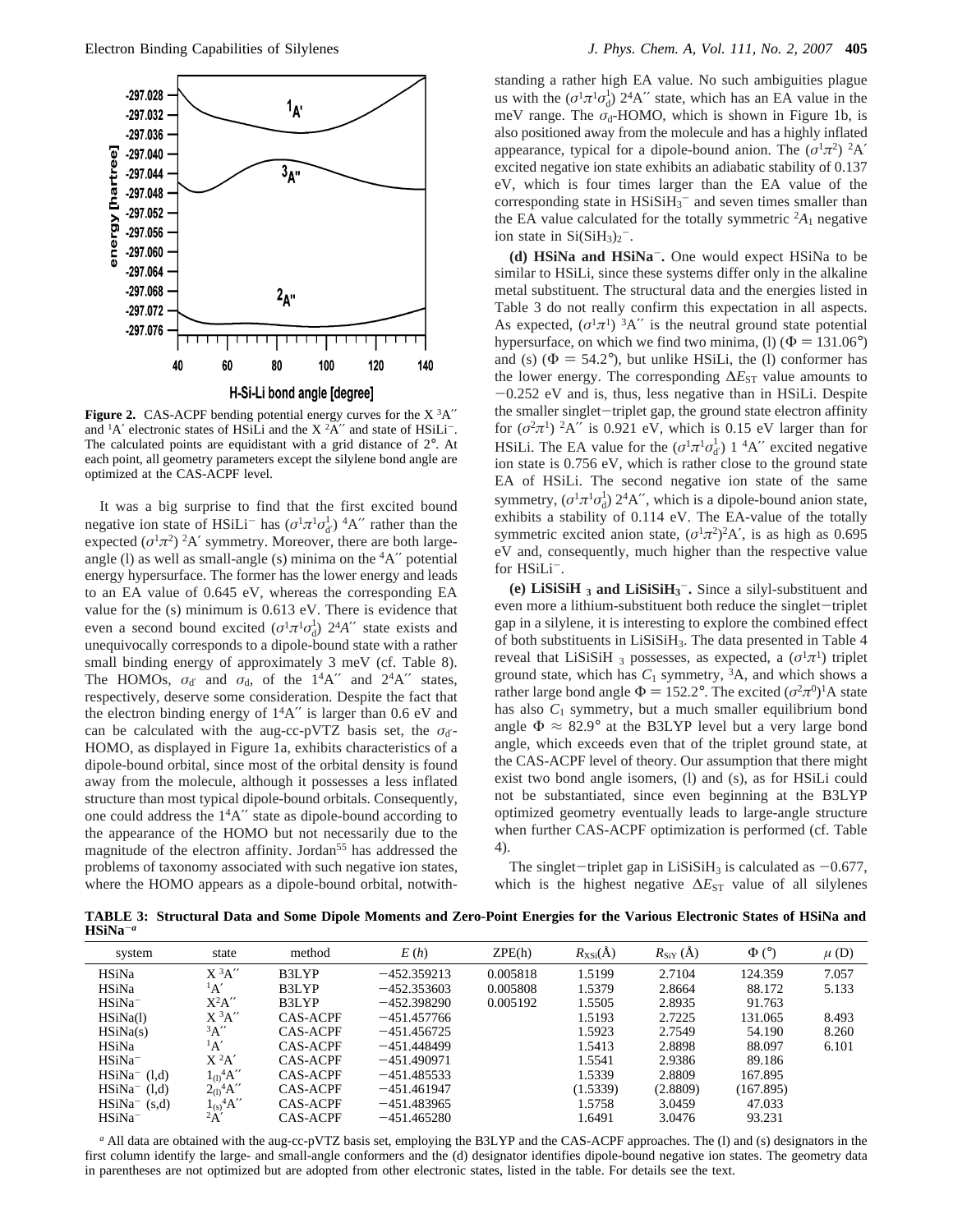**TABLE 4: Important Structural Data and Some Dipole Moments and Zero-Point Energies for the Various Electronic States of**  $LiSiSiH_3^-$  and  $LiSiSiH_3^-$ 

| system                    | state          | method           | E(h)          | ZPE(h)   | $R_{\text{SiLi}}(\AA)$ | $R_{\rm SiSi}(\rm \AA)$ | $\Phi$ (°) | $\mu$ (D) |
|---------------------------|----------------|------------------|---------------|----------|------------------------|-------------------------|------------|-----------|
| LiSiSiH <sub>3</sub>      | $X^3A$         | B3LYP            | $-588.312346$ | 0.025435 | 2.3377                 | 2.3414                  | 152.771    | 7.272     |
| LiSiSiH <sub>3</sub>      | $\mathbf{A}$   | B3LYP            | $-588.299373$ | 0.024625 | 2.5320                 | 2.3624                  | 82.886     | 6.173     |
| LiSiSiH $3$ <sup>-</sup>  | $X^2A''$       | B3LYP            | $-588.350892$ | 0.022443 | 2.5317                 | 2.3839                  | 99.883     |           |
| LiSiSiH <sub>3</sub>      | $X^3A$         | $CAS(2,2)-ACPF$  | $-587.310747$ |          | 2.3646                 | 2.3464                  | 152.194    | 5.883     |
| LiSiSiH <sub>3</sub>      | $\mathbf{A}$   | $CAS(2,2)$ -ACPF | $-587.287953$ |          | 2.3422                 | 2.3351                  | 176.509    | 7.810     |
| LiSiSiH $3$ <sup>-</sup>  | $X^2A''$       | $CAS(3.2)-ACPF$  | $-587.345750$ |          | 2.6172                 | 2.3926                  | 99.826     |           |
| LiSiSiH $3$ <sup>-</sup>  | 2A'            | $CAS(3,2)-ACPF$  | $-587.323539$ |          | 2.2756                 | 2.3289                  | 158.627    |           |
| LiSiSiH $\frac{1}{3}$ (d) | $1 \, {}^4A''$ | $CAS(3,2)-ACPF$  | $-587.340847$ |          | (2.3646)               | (2.3464)                | (152.194)  |           |
| LiSiSiH $\frac{1}{3}$ (d) | $2^4A''$       | $CAS(3,2)-ACPF$  | $-587.313690$ |          | (2.3646)               | (2.3464)                | (152.194)  |           |
|                           |                |                  |               |          |                        |                         |            |           |

*<sup>a</sup>* All data are obtained with the aug-cc-pVTZ basis set, employing the B3LYP and the CAS-ACPF approaches. <sup>Φ</sup> represents the Li-Si-Si angle. The (d) designators in the first column identify the dipole-bound negative ion states. The geometry data in parentheses are not optimized but are adopted from other electronic states, listed in the table. For details see the text.



**Figure 3.** Isocontour plots of the highest SOMO of the 1  $^4$ A" (a) and the  $2 \, {}^4A''$  (b) excited negative ion states of HSiLi<sup>-</sup>.

investigated here. Despite the larger negative singlet triplet gap, the ground-state electron affinity of  $LiSiSiH<sub>3</sub>$  is no more than 0.901 eV (cf. Table 8) and is, thus, only some 0.23 eV larger than for HSiLi. It is interesting to note that the  $(\sigma^2 \pi^1)$  X  $^2$ A'' negative ion ground-state has *Cs* symmetry, although both neutral electronic states exhibit  $C_1$  symmetry. As with HSiLi<sup>-</sup>, the lowest excited negative ion state in LiSiSiH<sub>3</sub><sup>-</sup> is  $(\sigma^1 \pi^1 \sigma_{vd}^1)$ 14A′′, which has an EA value of 0.740 eV, some 0.1 eV in excess of the EA value of the corresponding state in HSiLi<sup>-</sup>. The subscript vd in the  $\sigma_{vd}$  orbital indicates that this orbital represents an unequivocal mixture of a valence- and a dipolebound orbital, as can be seen in Figure 4a. The second lowest excited-state of LiSiSiH<sub>3</sub><sup>-</sup> is  $(\sigma^2 \pi^0 \sigma_d^1)^2$ A' with an electron affinity value of 0.291 eV. Despite this substantial EA value, the contour plot of the SOMO of this state, as displayed in Figure 4b, shows the characteristics of an undisputable dipolebound negative ion state. The  $(\sigma^1 \pi^1 \sigma_d^1)$  2<sup>4</sup>A″ state, which is the least stable of the anion states, investigated for  $LiSiSiH<sub>3</sub><sup>-</sup>$ , is also a dipole-bound state.

 $(f)$  LiSiNa and LiSiNa<sup>-</sup>, SiLi<sub>2</sub> and SiLi<sub>2</sub><sup>-</sup>, and SiNa<sub>2</sub> and **SiNa<sub>2</sub><sup>-</sup>.** The dimetallated silylenes show very similar characteristics, and therefore, they will be discussed together. The mixed metalated silylene, LiSiNa, is found to have two minima on its triplet ground state potential energy hypersurface. The (s) isomer has a bond angle of 69.95°, whereas the energetically lower (l) isomer exhibits a bond angle of 179.1°, which is close



**Figure 4.** Isocontour plots with a contour value of 0.02 for the highest SOMO of the  $1 \frac{4A}{'}$  (a) and a contour value of 0.015 for the SOMO of the  ${}^{2}A'$  (b) excited negative ion states of LiSiSiH<sub>3</sub><sup>-</sup>.

to linearity (cf. Table 5). This species can be considered as effectively linear (i.e., a  ${}^{3}\Sigma^{-}$  state), since the linear conformer lies only 4.05 meV higher in energy than the slightly bent structure at the CAS-ACPF level of theory. This might even be an artifact of our level of calculation because it is known to be very difficult to treat electronic states arising from a  $\pi^1_x$   $\pi^1_y$ configuration. The  $\Delta E_{ST}$  gap amounts to  $-0.377$  eV and is somewhat larger than the singlet-triplet splitting in HSiLi. There are a small angle (s) and a large angle (l) conformer on the  $(\sigma^2 \pi^1)$  <sup>2</sup>A″ negative ion ground state potential hypersurface and, in contrast to the neutral ground state, the (s) conformer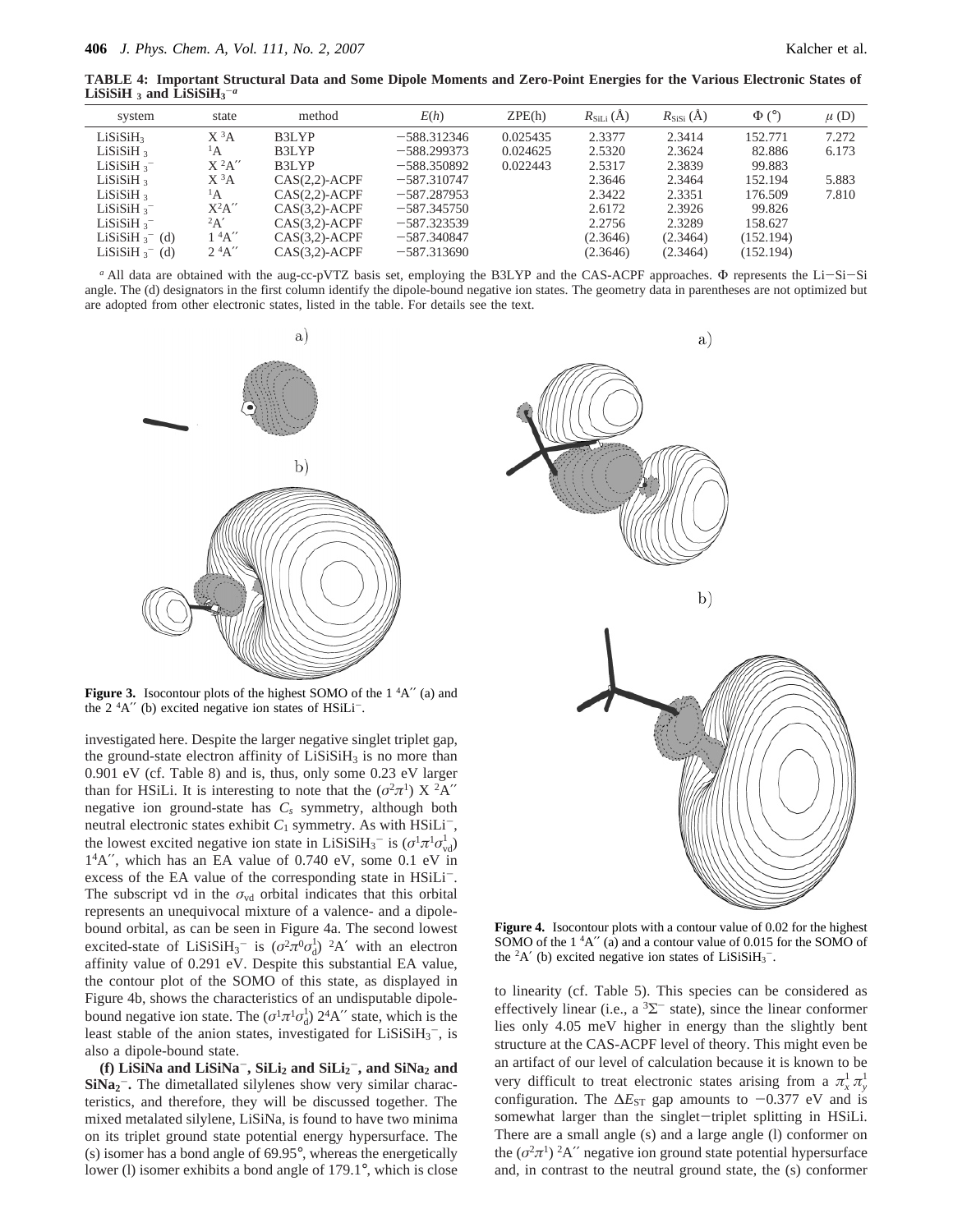**TABLE 5: Structural Data and Some Dipole Moments and Zero-Point Energies for the Various Electronic States of LiSiNa and LiSiNa**-*<sup>a</sup>*

| system         | state               | method          | E(h)          | ZPE(h)   | $R_{\text{SiLi}}(\text{\AA})$ | $R_{\text{SiNa}}(\text{A})$ | $\Phi$ (°) | $\mu$ (D) |
|----------------|---------------------|-----------------|---------------|----------|-------------------------------|-----------------------------|------------|-----------|
| LiSiNa(1)      | $X^3A''$            | B3LYP           | $-459.291314$ | 0.001734 | 2.3768                        | 2.7138                      | 179.870    | 0.255     |
| LiSiNa(s)      | 3A''                | B3LYP           | $-459.273274$ | 0.002046 | 2.4500                        | 2.9103                      | 52.052     |           |
| LiSiNa         | $\mathbf{A}'$       | B3LYP           | $-459.275311$ | 0.001726 | 2.5047                        | 2.8192                      | 87.774     | 5.279     |
| $LiSiNa-$ (s)  | $X^2A''$            | B3LYP           | $-459.318642$ | 0.001537 | 2.5009                        | 2.8306                      | 83.111     |           |
| $LiSiNa^-$ (1) | 4A''                | B3LYP           | $-459.312255$ | 0.001497 | 2.4675                        | 2.8124                      | 179.973    |           |
| LiSiNa(1)      | $X$ <sup>3</sup> A" | CAS-ACPF        | $-458.334904$ |          | 2.4085                        | 2.7549                      | 179.100    | 0.500     |
| LiSiNa(s)      | $\mathrm{^3A''}$    | CAS-ACPF        | $-458.333344$ |          | 2.5155                        | 2.9251                      | 69.953     | 5.145     |
| LiSiNa         | $\mathbf{A}'$       | CAS-ACPF        | $-458.321048$ |          | 2.5209                        | 2.8621                      | 85.429     | 5.547     |
| $LiSiNa^-$ (s) | $X^2A''$            | CAS-ACPF        | $-458.363517$ |          | 2.5343                        | 2.8763                      | 79.997     |           |
| $LiSiNa^-$ (1) | 2A''                | CAS-ACPF        | $-458.354483$ |          | 2.5561                        | 2.9070                      | 149.179    |           |
| $LiSiNa-$ (d)  | 14A''               | CAS-ACPF        | $-458.353586$ |          | 2.5632                        | 3.1331                      | 63.187     |           |
| $LiSiNa^-$ (d) | $2^4A''$            | CAS-ACPF        | $-458.343592$ |          | (2.5632)                      | (3.1331)                    | (63.187)   |           |
| $LiSiNa^{-}$   | 2A'                 | <b>CAS-ACPF</b> | $-458.346150$ |          | 2.4570                        | 2.8824                      | 67.522     |           |
|                |                     |                 |               |          |                               |                             |            |           |

*<sup>a</sup>* All data are obtained with the aug-cc-pVTZ basis set, employing the B3LYP and the CAS-ACPF approaches. <sup>Φ</sup> represents the Li-Si-Na angle. The (l) and (s) designators in the first column identify the large- and small-angle conformers and the (d) designator identifies dipole-bound negative ion states. The geometry data in parentheses are not optimized but are adopted from other electronic states, listed in the table. For details see the text.

**TABLE 6: Structural Data and Some Dipole Moments and Zero-Point Energies for the Various Electronic States of SiLi2 and**  $\text{SiLi}_2{}^{-a}$ 

| system              | state                | method   | E(h)          | ZPE(h)   | $R_{\text{SiLi}}(\text{A})$ | $\Phi$ ( $\circ$ ) | $\mu$ (D) |
|---------------------|----------------------|----------|---------------|----------|-----------------------------|--------------------|-----------|
| $\text{SiLi}_2(l)$  | $X^3B_1$             | B3LYP    | $-304.502934$ | 0.002266 | 2.3846                      | 179.872            | 0.005     |
| $\text{SiLi}_2(s)$  | ${}^3B_1$            | B3LYP    | $-304.492971$ | 0.002175 | 2.4924                      | 69.740             |           |
| SiLi <sub>2</sub>   | $X^{1}A_{1}$         | B3LYP    | $-304.482387$ | 0.002193 | 2.4916                      | 86.439             | 5.444     |
| SiLi $2^-$          | $X^2B_1$             | B3LYP    | $-304.526816$ | 0.002073 | 2.4788                      | 78.908             |           |
| SiLi $2^-$          | ${}^{2}B_{2}$        | B3LYP    | $-304.511714$ | 0.002308 | 2.4370                      | 66.949             |           |
| $\text{SiLi}_2$ (1) | $X^3B_1$             | CAS-ACPF | $-303.925319$ |          | 2.4108                      | 178.632            | 0.157     |
| SiLi <sub>2</sub>   | $X^{1}A_{1}$         | CAS-ACPF | $-303.910317$ |          | 2.5128                      | 84.454             | 5.427     |
| SiLi $2^-$          | $X^2B_1$             | CAS-ACPF | $-303.951571$ |          | 2.5078                      | 76.037             |           |
| SiLi <sub>2</sub>   | ${}^{2}B_2$          | CAS-ACPF | $-303.937840$ |          | 2.4805                      | 66.051             |           |
| $SiLi2-$ (d)        | ${}^2A_1$            | CAS-ACPF | $-303.928257$ |          | 2.3909                      | 152.016            |           |
| SiLi $2^-$          | $\mathrm{^{4}B_{1}}$ | CAS-ACPF | $-303.945913$ |          | 2.4903                      | 178.913            |           |
|                     |                      |          |               |          |                             |                    |           |

*<sup>a</sup>* All data are obtained with the aug-cc-pVTZ basis set, employing the B3LYP and the CAS-ACPF approaches. <sup>Φ</sup> represents the Li-Si-Li angle. The zero-point energies, zpe, have been calculated only at the B3LYP level of theory. The (1) and (s) designators in the first column identify the large- and small-angle conformers and the (d) designator identifies dipole-bound negative ion states. For details see the text.

of LiSiNa<sup>-</sup> has the lowest energy. The adiabatic electron affinity results as 0.773 eV, which is almost the same as for HSiLi.

At the B3LYP level of theory, the symmetrically metalated  $\text{SiLi}_2$  system is found to have an (s) and an (l) conformer, where the latter has the lower energy. Despite an extensive search for the (s) conformer at the CAS-ACPF level of theory, we have been unsuccessful, since any optimization produced the (l) conformer. A crude scan along the bending coordinate of triplet  $\overline{\text{Sil}}_2$  revealed that the energy is monotonically decreasing with increasing Φ until a minimum is reached at the equilibrium value of  $\Phi = 178.6^{\circ}$ , which can be seen in Table 6. The singlet-triplet splitting is calculated as  $-0.406$  eV. All relevant calculated electron affinities can be found in Table 8. The ground state electron affinity amounts to 0.720 eV, which is in agreement with the old value of Kalcher and Sax.22 The first excited negative ion state with an EA value of 0.560 eV is, as expected, the  ${}^{4}B_1$  state, in conformity with finding the  ${}^{4}A''$  state as the lowest-lying excited negative ion state for the unsymmetrically metalated silylenes. The wavefunction for the  ${}^{4}B_1$ state is essentially made up of two CSFs,  $\Psi_{4B_1}$  =  $0.76\Phi_1 + 0.3\Phi_2$ , with  $\Phi_1 = |\cdots^3(\sigma\sigma_{a_1})\pi^1\sigma_{b_2}^2\sigma_{b_2*}^0|$ , and  $\Phi_2 = |\cdots^1(\sigma\sigma_1)\pi^1\sigma_{b_2}^1\sigma_{b_2}^1|$ , where  $\sigma_1$  denotes a Li-Li-bonding or- $|\cdot\cdot\cdot|(\sigma\sigma_{a_1})\pi^1\sigma_{b_2}^1\sigma_{b_2*}^1|$ , where  $\sigma_{a_1}$  denotes a Li-Li-bonding or-<br>bital and  $\sigma_{b_1}$  and  $\sigma_{b_2}$  denote the bonding and antibonding be bital, and  $\sigma_{b_2}$  and  $\sigma_{b_2}$ <sup>\*</sup> denote the bonding and antibonding b<sub>2</sub> symmetric SiLi orbitals, respectively. From the fact that the sum of squares of these two CI coefficients is smaller than 0.7, it can be inferred that there are various other CSFs with nonnegligible contributions to the CI vector. The  $(\sigma^1 \pi^1 \sigma_{a_1}^1)$   ${}^4B_1$ state of  $\text{SiLi}_2$ <sup>-</sup> has an almost linear geometry, similar to the X  ${}^{3}A''$  ground state. The second stable excited anion state, which

exhibits an electron affinity of 0.340 eV, is the  $(\sigma^2 \pi^2 \sigma_{b_2}^1)^2 B_2$ state, which can formally be generated by exciting an electron from the  $\sigma_{b_2}$  orbital to the  $\pi$  orbital in the negative ion ground state. The electron affinity for the  $(\sigma^2 \pi^0 \sigma_d^1)$  <sup>2</sup>A<sub>1</sub> state is 0.080 eV, which is 1 order of magnitude smaller than the corresponding value for  $Si(SiH<sub>3</sub>)<sub>2</sub>$ . Despite the fact that this EA-value is in excess of that for the  ${}^{2}A'$  state of HSiSiH<sub>3</sub><sup>-</sup>, the latter corresponds to a valence-bound excited negative ion state, whereas Figure 5 demonstrates the dipole-bound nature of the  $(\sigma^2 \pi^0 \sigma_d^1)$  <sup>2</sup>A<sub>1</sub> state of SiLi<sub>2</sub><sup>-</sup>.

Table 7 shows that the characteristics of the electronic state of SiNa <sup>2</sup> as well as those of the anion resemble rather closely those of SiLi<sub>2</sub> and its anion. The  $\Delta E_{ST}$  value of  $-0.347$  is somewhat more positive than for SiLi<sub>2</sub>. The ground state EA of 0.868 eV for the  $(\sigma^2 \pi^1)$  <sup>2</sup>B<sub>1</sub> negative ion ground state is almost 0.15 eV larger than that of SiLi<sub>2</sub>. The EA values of the first and second excited anion states of SiNa  $2^-$  differ by no more than  $-0.046$  and  $-0.076$  eV, respectively, from the corresponding EA values of  $SiLi<sub>2</sub><sup>-</sup>$ , as can be seen from Table 8. Similar to SiLi<sub>2</sub><sup>-</sup>, the  $(\sigma^1 \pi^1 \sigma_{a_1}^1)$  <sup>4</sup>B<sub>1</sub> state is the lowest excited negative ion state of  $\text{SiNa}_2^{\text{-}}$ . The orbital occupation is very similar to that in  $SiLi<sub>2</sub><sup>-</sup>$  (<sup>4</sup>B<sub>1</sub>), mentioned above. The only difference is that the wavefunction of  $\text{SiNa}_2$ <sup>-</sup> (<sup>4</sup>B<sub>1</sub>) is made up of two almost equally weighted configurations, i.e.,  $\Psi_{\beta}$  = of two almost equally weighted configurations, i.e.,  $\Phi_{B_1}^* = 0.6\Phi_1 + 0.54\Phi_2 + \cdots$ , with various contributions from further CSFs. Figure 6 exhibits that, akin to SiLi<sub>2</sub><sup>-</sup>, the  $(\sigma^2 \pi^0 \sigma_d^1)^2 A_1$ excited-state of  $\text{SiNa}_2$ <sup>-</sup> is also a dipole-bound state. Small remnants from the valence orbitals are still visible in the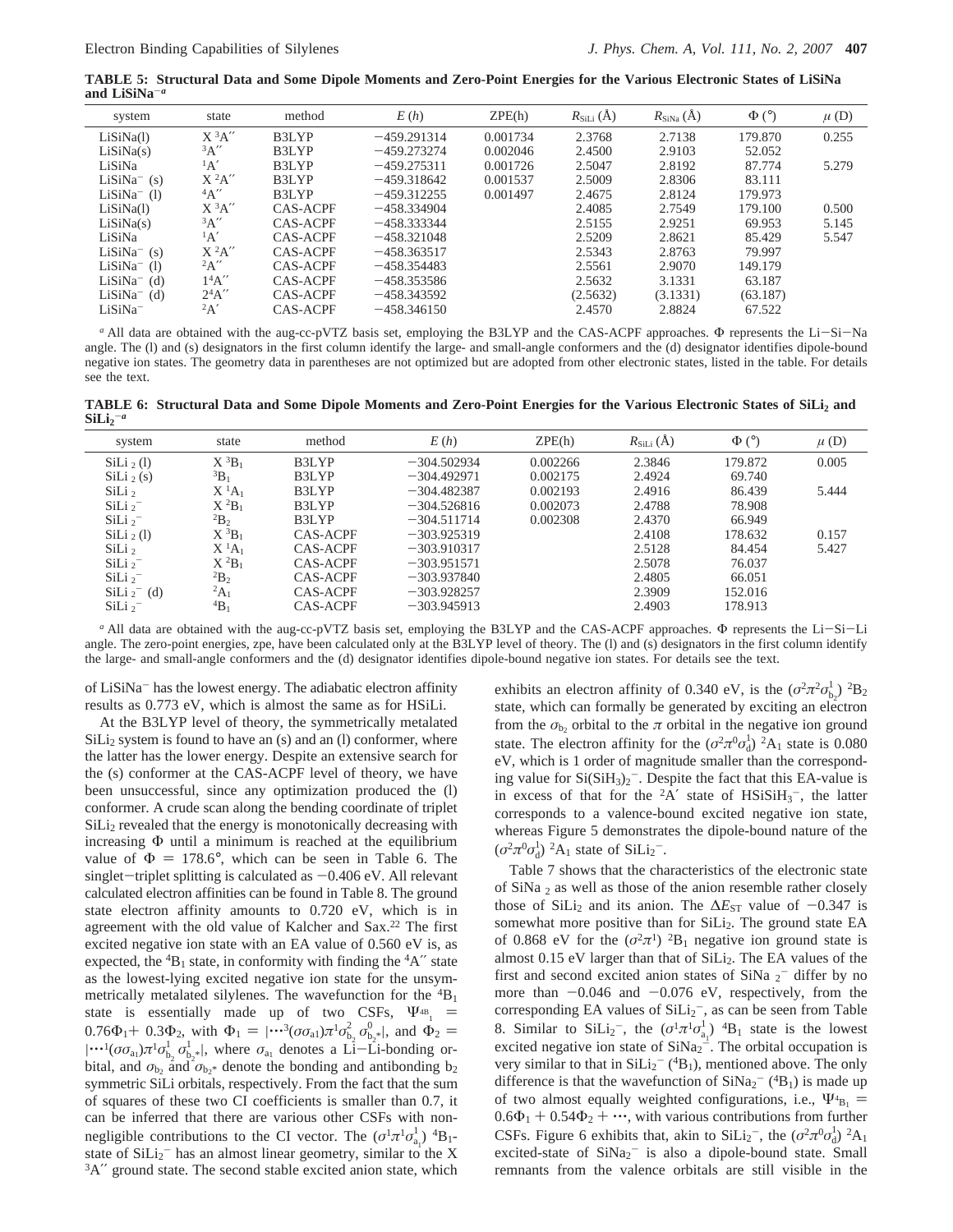**TABLE 7: Structural Data and Some Dipole Moments and Zero-Point Energies for the Various Electronic States of SiNa <sup>2</sup> and**  $\text{SiNa}_2^{-a}$ 

| system            | state                | method   | E(h)           | ZPE(h)   | $R_{\text{SiNa}}\left(A\right)$ | $\Phi$ ( $\circ$ ) | $\mu$ (D) |
|-------------------|----------------------|----------|----------------|----------|---------------------------------|--------------------|-----------|
| SiNa <sub>2</sub> | $X^3B_1$             | B3LYP    | $-614.0799866$ | 0.001213 | 2.7108                          | 169.290            |           |
| SiNa <sub>2</sub> | $\mathrm{^1A_1}$     | B3LYP    | $-614.066217$  | 0.001248 | 2.8286                          | 90.320             |           |
| SiNa <sub>2</sub> | $X^2B_1$             | B3LYP    | $-614.111439$  | 0.001061 | 2.8511                          | 88.188             |           |
| SiNa <sub>2</sub> | $X^3B_1$             | CAS-ACPF | $-612.744595$  |          | 2.7528                          | 178.699            | 0.117     |
| SiNa <sub>2</sub> | $\mathrm{^1A_1}$     | CAS-ACPF | $-612.731842$  |          | 2.8696                          | 86.937             | 5.517     |
| SiNa <sub>2</sub> | $X^2B_1$             | CAS-ACPF | $-612.776354$  |          | 2.9013                          | 84.247             |           |
| SiNa <sub>2</sub> | $^{2}B_{2}$          | CAS-ACPF | $-612.754147$  |          | 2.8615                          | 69.322             |           |
| $SiNa2-$ (d)      | $^{2}A_{1}$          | CAS-ACPF | $-612.747711$  |          | 2.9548                          | 76.549             |           |
| SiNa <sub>2</sub> | $\mathrm{^{4}B_{1}}$ | CAS-ACPF | $-612.763491$  |          | 2.9603                          | 90.345             |           |
|                   |                      |          |                |          |                                 |                    |           |

*a* All data are obtained with the aug-cc-pVTZ basis set, employing the B3LYP and the CAS-ACPF approaches. Φ represents the Li-Si-Li<br>ale The zero-point energies ZPE have been calculated only at the B3LYP level of theory T angle. The zero-point energies, ZPE, have been calculated only at the B3LYP level of theory. The (l) and (s) designators in the first column identify the large- and small-angle conformers and the (d) designator identifies dipole-bound negative ion states. For details see the text.



**Figure 5.** Isocontour plot with a contour value of 0.015 for the SOMO of the  ${}^{2}A_1$  excited negative ion state of SiLi<sub>2</sub><sup>-</sup>.

**TABLE 8: Singlet**-**Triplet Splittings, <sup>∆</sup>***E***ST, and EA Values for the Investigated Silylenes***<sup>a</sup>*

| system               | $\Delta E$ st | electron affinities (EA)                                                          |
|----------------------|---------------|-----------------------------------------------------------------------------------|
| HSiSiH <sub>3</sub>  | 0.676         | 1.572 ( $X^2A''$ ), 0.037 ( $^2A'$ )                                              |
| $Si(SiH_3)$          | 0.319         | 2.361 ( $X^2B_1$ ), 1.000 ( $^2A_1$ )                                             |
| <b>HSiLi</b>         | $-0.319$      | $0.772$ (X <sup>2</sup> A''), 0.645 (1 <sup>4</sup> A''),                         |
|                      |               | $0.137$ ( <sup>2</sup> A'), $0.003$ (2 <sup>4</sup> A'')                          |
| <b>HSiNa</b>         | $-0.252$      | $0.921$ (X <sup>2</sup> A''), 0.756 (1 <sup>4</sup> A''),                         |
|                      |               | $0.695$ ( $2$ A'), $0.114$ ( $24$ A'')                                            |
| LiSiSiH <sub>3</sub> | $-0.677$      | $0.901$ (X <sup>2</sup> A''), 0.740 (1 <sup>4</sup> A''),                         |
|                      |               | $0.291$ ( <sup>2</sup> A'), $0.023$ (2 <sup>4</sup> A'')                          |
| NaSiLi               | $-0.377$      | $0.773$ (X <sup>2</sup> A"), 0.508 (1 <sup>4</sup> A"),                           |
|                      |               | $0.306$ ( <sup>2</sup> A'), $0.236$ (2 <sup>4</sup> A'')                          |
| SiLi                 | $-0.406$      | $0.720$ (X <sup>2</sup> B <sub>1</sub> ), 0.560 (1 <sup>4</sup> B <sub>1</sub> ), |
|                      |               | $0.340$ ( <sup>2</sup> B <sub>2</sub> ), $0.080$ ( <sup>2</sup> A <sub>1</sub> )  |
| SiNa <sub>2</sub>    | $-0.347$      | $0.868$ (X <sup>2</sup> B <sub>1</sub> ), 0.514 (1 <sup>4</sup> B <sub>1</sub> ), |
|                      |               | 0.264 ( ${}^{2}B_2$ ), 0.084 ( ${}^{2}A_1$ )                                      |

*<sup>a</sup>* All values are given in eV. The negative ion state to which the corresponding EA value refers is given in parentheses.

isocontour display. The electron affinity of 0.084 eV for this state is highly comparable to that of SiLi  $_2^-$  (<sup>2</sup>A<sub>1</sub>).

### **IV. Conclusions**

The reported  $\Delta E_{ST}$  values of SiH<sub>2</sub>, as determined experimentally by Kasdan et al.<sup>21</sup> and Berkowitz et al.<sup>73</sup> and theoretically



**Figure 6.** Isocontour plot with a contour value of 0.015 for the SOMO of the  ${}^{2}A_1$  excited negative ion state of SiNa<sub>2</sub><sup>-</sup>.

by Balasubramanian and McLean,<sup>74</sup> are close to 21 kcal/mol  $\approx$ 0.91 eV. The experimentally as well as theoretically accepted ground state EA value for silylene, as cited by Damrauer and Hankin<sup>24</sup> is  $1.124 \pm 0.03$  eV. Our CAS-ACPF calculations show that a silyl-substituent reduces the singlet-triplet splitting of a silylene, in comparison to the unsubstituted SiH<sub>2</sub> system, resulting in Δ*E*<sub>ST</sub> values of 0.676 and 0.319 eV for HSiSiH<sub>3</sub> and  $Si(SiH<sub>3</sub>)<sub>2</sub>$ , respectively. The corresponding ground state electron affinities, referring to the  ${}^{2}A''$  and the  ${}^{2}B_1$  anion ground states, are 1.572 and 2.361 eV, respectively. These EA values are significantly larger than the electron affinity of SiH<sub>2</sub>. Moreover, silylsilylene and disilylsilylene both possess totally symmetric bound excited negative ion states with corresponding EA values of 0.037 and 1.000 eV.

The electropositive akaline metal substituents lead to negative singlet-triplet splittings; that is, the neutral ground states have triplet multiplicity and also give rise to bond angle isomerism, in that several species possess structures with a large and a small bond angle in their triplet neutral ground states as well in several negatively charged electronic states. HSiLi has been found to have  $\Delta E_{ST} = -0.319$  eV. Interestingly, the introduction of a second Li-substituent leads only to a marginal effect of approximately  $-0.1$  eV on the  $\Delta E_{ST}$  values, yielding a singlettriplet splitting of no more than  $-0.406$  eV for SiLi<sub>2</sub>. A sodium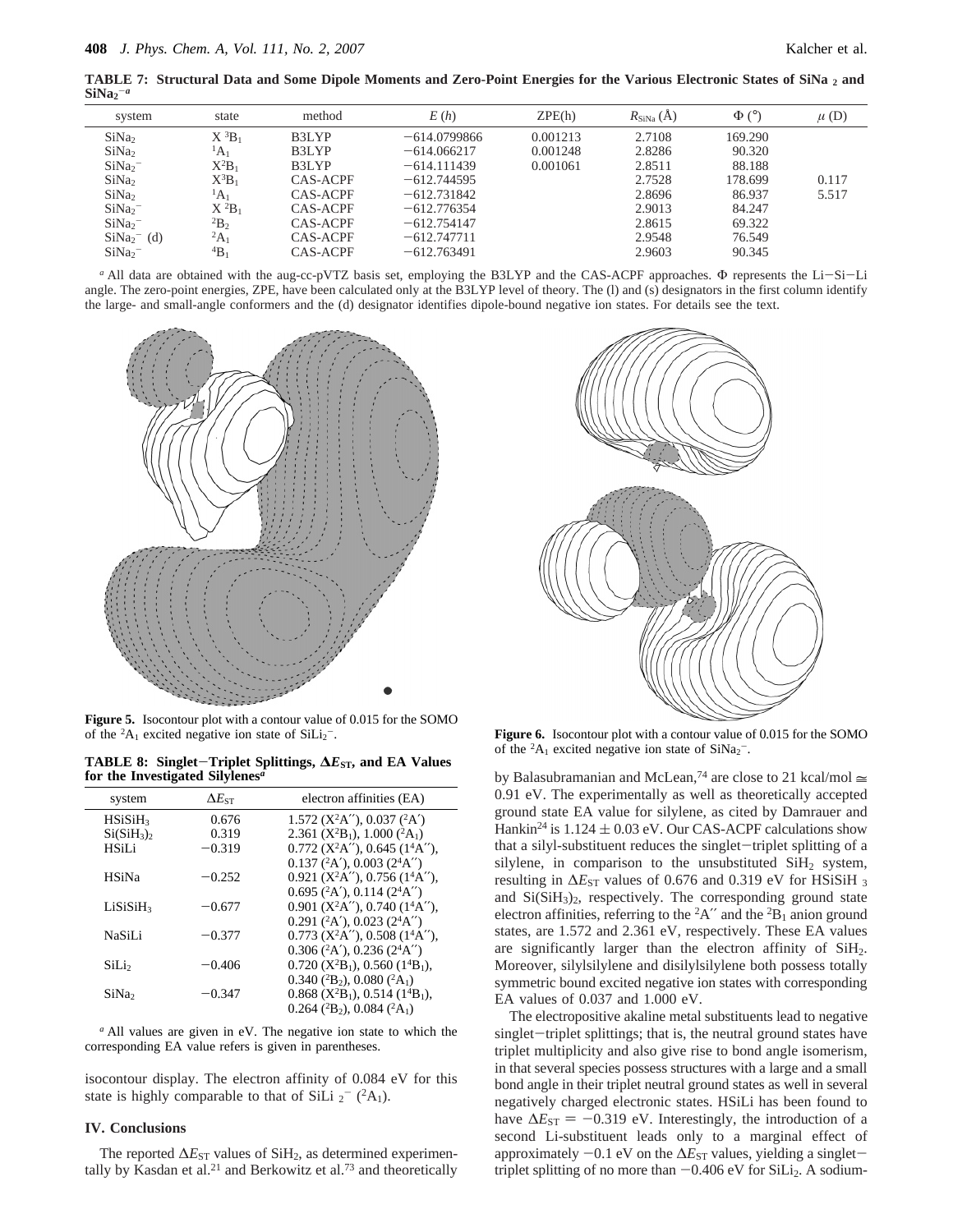substituent has significantly less efficiency than Li in reducing  $\Delta E_{ST}$  values, so that HSiNa exhibits a singlet-triplet splitting of  $-0.252$  eV, which is the least negative of all investigated metalated silylenes. The following sequence of energetic separations between the neutral singlet and triplet states can thus be derived

$$
HSiSiH_3 > Si(SiH_3)_2 > 0 > HSiNa > HSiLi > SiNa_2 >
$$

$$
NaSiLi > SiLi_2 > LiSiSiH_3
$$

There is, however, no such clear-cut trend for the ground state EAs. For positive  $\Delta E_{ST}$  values, we could infer that the EAs become larger with smaller singlet-triplet splittings. However, the two points on which this supposition is based do not allow us to make a conclusive statement about whether or not there is a functional dependence of the EA values on the  $\Delta E_{ST}$  values. The series of ground state EAs for the  $(\sigma^2 \pi^1)$  anion ground states reads as follows

$$
Si(SiH3)2 > HSiSiH3 > 1eV > HSiNa > LisiSiH3 >SiNa2 > NaSiLi  $\approx$  HSiLi > SiLi<sub>2</sub>
$$

The most stable excited negative ion state with an EA value of 1.000 eV is found to be the  $(\sigma^1 \pi^2)^2 A_1$  state of Si(SiH<sub>3</sub>)<sub>2</sub><sup>-</sup>, whereas the comparable  $(\sigma^1 \pi^2)$  <sup>2</sup>A'excited-state of HSiSiH<sub>3</sub><sup>-</sup> has only a very small stability of 0.037 eV. The ground state EAs of the metalated silylenes are found between 0.72 and 0.92 eV. Interestingly, the first excited anion state are the  $(\sigma^1 \pi^1 \sigma_d^1)$ 14A′′ states for the unsymmetrically substituted species. The  $\sigma_{d'}$  orbitals denote dipole-bound orbitals, with various degrees of valence-type contributions. The lowest excited negative ion states for the symmetrically dimetallated species  $SiX_2^-$  are the  $({\sigma}^1 {\sigma}^1_{a_1} {\tau}^1)$  <sup>4</sup>B<sub>1</sub> states. The  ${\sigma}$ <sub>a1</sub> represents a bonding orbital of the  $X_2$  moiety. The EA values of these first excited negative ion states lie between 0.508 and 0.756 eV. The second excited negative ion states are the  $(\sigma^1 \pi^2)^2$ A' states of HSiLi<sup>-</sup>,  $LiSiSiH<sub>3</sub>$ , Na $SiLi<sup>-</sup>$ , and HSiNa<sup>-</sup>. The corresponding excited negative ion states of  $\text{SiLi}_2$ <sup>-</sup> and  $\text{SiNa}_2$ <sup>-</sup> are the  $(\sigma^2 \pi^2 \sigma_{b_2})$  <sup>2</sup>B<sub>2</sub> states, which can be produced formally by lifting one electron of the doubly occupied  $b_2$  orbital in the negative ion ground state to the singly occupied  $\pi$  orbital. The pertinent electron affinities range from 0.137 to 0.695 eV. The third excited anion states of  $HSiIi^{-}$ ,  $LiSiSiH<sub>3</sub><sup>-</sup>$ ,  $NaSiLi^{-}$ , and  $HSiNa^{-}$  are the  $(\sigma^1 \pi^1 \sigma_d^1)$  2 <sup>4</sup>A″ states, while the third excited negative ion states of  $SiLi<sub>2</sub><sup>-</sup>$  and  $SiNa<sub>2</sub><sup>-</sup>$  are  $(\sigma^2 \sigma_d^1)^2 A_1$ states. All of these third excited states have the characteristics of dipole-bound anion states.

**Acknowledgment.** This work was supported in part by NSF Grant CHE-0240387.

#### **References and Notes**

(1) Pause, L.; Robert, M.; Heinicke, J.; Kuhl, O. *J. Chem. Soc., Perkin Trans. 2* **2001**, 1383.

(2) Bhandarkar, U. V.; Swihart, M. T.; Girshick, S. L.; Kortshagen, U. R. *J. Phys. D* **2000**, *33*, 2731.

(3) West, R.; Moser, D. F.; Haaf, M.; Schmedake, T.; Guzei, I. In *Organosilicon Chemistry V*; Auner, N, Weis, J., Eds.; John Wiley and Sons: New York, 2003.

(4) Mavridis, A.; Harrison, J. F. *Acc. Chem. Res.* **1974**, *7*, 378.

(5) Harrison, J. F.; Liedtke, R. C.; Liebman, J. F. *J. Am. Chem. Soc.* **1979**, *101*, 7162.

- (6) Mueller, P. H.; Rondan, N. G.; Houk, K. N.; Harrison, J. F.; Hooper, D.; Willen, B. H.; Liebman, J. F. *J. Am. Chem. Soc.* **1981**, *103*, 5049.
- (7) Mavridis, A.; Harrison, J. F. *J. Am. Chem. Soc.* **1982**, *104*, 3827. (8) Mavridis, A.; Harrison, J. F. *J. Phys. Chem.* **1982**, *86*, 1979.

(9) Apeloig, Z.; Pauncz, R.; Karni, M.; West, R.; Steiner, W.; Chapman, D. *Organometallics* **2003**, *22*, 3250.

- (10) Gordon, M. S. *Chem. Phys. Lett.* **1985**, *114*, 348.
- (11) Gaspar, P. P.; Xiao, M.; Pae, D. H.; Berger, D. J.; Haile, T.; Chen,

T.; Lei, D.; Winchester, W. R.; Jiang, P. *J. Organomet. Chem.* **2002**, *646*, 68.

- (12) Slipchenko, L. V.; Krylov, A. I. *J. Chem. Phys.* **2002**, *117*, 4694.
- (13) Weidenbruch, M. *J. Organomet. Chem.* **2002**, *646*, 39.
- (14) Yoshida, M.; Tamaoki, N. *Organometallics* **2002**, *21*, 2587.
- (15) Sekiguchi, A.; Tanaka, T.; Ichinohe, M.; Akiyama, K.; Tero-Kubota, S. *J. Am. Chem. Soc.* **2003**, *125*, 4962.

(16) Colvin, M. E.; Breulet, J.; Schaefer, H. F., III. *Tetrahed.* **1985**, *41*,

- 1429. (17) Boldyrev, A. I.; Simons, J.; v. R. Schleyer, P. *J. Chem. Phys.* **1993**, *99*, 8793.
	- (18) Boldyrev, A. I.; Simons, J. *J. Phys. Chem.* **1993**, *97*, 1526.
	- (19) Boldyrev, A. I.; Simons, J. *J. Phys. Chem.* **1993**, *97*, 6149.
- (20) Grev, R. S.; Schaefer, H. F., III.; Gaspar, P. P. *J. Am. Chem. Soc.* **1991**, *113*, 5638.
- (21) Kasdan, A.; Herbst, E.; Lineberger, W. C. *J. Chem. Phys.* **1975**, *62*, 542.
- (22) Kalcher, J.; Sax, A. F. *J. Mol. Struct. (THEOCHEM)* **1992**, *253*, 287.
	- (23) Kalcher, J.; Sax, A. F. *Chem. Re*V*.* **<sup>1994</sup>**, *<sup>94</sup>*, 2291.
	- (24) Damrauer, R.; Hankin, J. A. *Chem. Re*V*.* **<sup>1995</sup>**, *<sup>95</sup>*, 1137.

(25) King, R. A.; Mastryukov, V. S.; Schaefer, H. F., III. *J. Chem. Phys.* **1996**, *105*, 6880.

- (26) Swihart, M. T. *J. Phys. Chem. A* **2000**, *104*, 6083.
- (27) Kalcher, J.; Sax, A. F. *Recent Res. De*V*el. Phys. Chem.* **<sup>2000</sup>**, *<sup>4</sup>*, 1.

(28) Rienstra-Kiracofe, J. C.; Tschumper, G. S.; Schaefer, H. F., III.; Nandi, S.; Ellison, G. B. *Chem. Re*V*.* **<sup>2002</sup>**, *<sup>102</sup>*, 231.

- (29) Larkin, J. D.; Schaefer, H. F., III. *J. Chem. Phys.* **2004**, *121*, 9361. (30) Kalcher, J. *J. Phys. Chem. A* **2005**, *109*, 11437.
- (31) Gnaser, H. *Phys. Re*V*. A* **<sup>1999</sup>**, *<sup>60</sup>*, R2645.

(32) Dreuw, A.; Sommerfeld, T.; Cederbaum, L. S. *Theor. Chem. Acc.* **1998**, *100*, 60.

(33) Dreuw, A.; Cederbaum, L. S. *Phys. Re*V*. A* **<sup>1999</sup>**, *<sup>59</sup>*, 2702.

(34) Dunning, T. *J. Chem. Phys.* **1989**, *90*, 1007.

- (35) Woon, D. E.; Dunning, T. *J. Chem. Phys.* **1993**, *98*, 1358.
- (36) Werner, H.-J.; Knowles, P. J. *Chem. Phys. Lett.* **1985**, *115*, 259.
- (37) Gdanitz, R. J.; Ahlrichs, R. *Chem. Phys. Lett.* **1988**, *143*, 413.

(38) MOLPRO is a package of ab initio programs written by H.-J. Werner and P. J. Knowles, with contributions from Amos, R. D., Berning, A., Cooper, D. L., Deegan, M. J. O., Dobbyn, A. J., Eckert, F., Hampel, C., Hetzer, G., Leininger, T., Lindh, R., Lloyd, A. W., Meyer, W., Mura, M. E., Nickla*â*, A., Palmieri, P., Peterson, K., Pitzer, R., Pulay, P., Rauhut,

G., Schütz, M., Stoll, H., Stone, A. J., Thorsteinsson, T.

(39) Frisch, M. J.; Trucks, G. W.; Schlegel, H. B.; Scuseria, G. E.; Robb, M. A.; Cheeseman, J. R.; Zakrzewski, V. G.; Montgomery, J. A., Jr.; Stratmann, R. E.; Burant, J. C.; Dapprich, S.; Millam, J. M.; Daniels, A. D.; Kudin, K. N.; Strain, M. C.; Farkas, O.; Tomasi, J.; Barone, V.; Cossi, M.; Cammi, R.; Mennucci, B.; Pomelli, C.; Adamo, C.; Clifford, S.; Ochterski, J.; Petersson, G. A.; Ayala, P. Y.; Cui, Q.; Morokuma, K.; Malick, D. K.; Rabuck, A. D.; Raghavachari, K.; Foresman, J. B.; Cioslowski, J.; Ortiz, J. V.; Stefanov, B. B.; Liu, G.; Liashenko, A.; Piskorz, P.; Komaromi, I.; Gomperts, R.; Martin, R. L.; Fox, D. J.; Keith, T.; Al-Laham, M. A.; Peng, C. Y.; Nanayakkara, A.; Gonzalez, C.; Challacombe, M.; Gill, P. M. W.; Johnson, B. G.; Chen, W.; Wong, M. W.; Andres, J. L.; Head-Gordon, M.; Replogle, E. S.; Pople, J. A. *Gaussian 98*, revision 7; Gaussian, Inc.: Pittsburgh, PA, 1998.

(40) Schaftenaar, G.; Noordik, J. H. *J. Comput.-Aided Mol. Des.* **2000**, *14*, 123.

- (41) Fermi, E.; Teller, E. *Phys. Re*V*.* **<sup>1947</sup>**, *<sup>72</sup>*, 399.
- (42) Desfrançois, C.; Abdoul-Carime, H.; Khelifa, N.; Schermann, J. P. *Phys. Re*V*. Lett.* **<sup>1994</sup>**, *<sup>73</sup>*, 2436.
- (43) Abdoul-Carime, H.; Desfrançois, C. *Eur. Phys. J. D* **1998**, 2, 149. (44) Desfrançois, C.; Abdoul-Carime, H.; Schermann, J.-P. *Int. J. Mod. Phys. B* **1996**, *10*, 1339.
- (45) Desfrançois, C.; Abdoul-Carime, H.; Schermann, J. P. *J. Chem. Phys.* **1996**, *104*, 7792.
- (46) Desfrançois, C.; Periquet, V.; Bouteille, Y.; Schermann, J. P. *J. Phys. Chem. A* **1998**, *102*, 1274.

(47) Desfrançois, C.; Abdoul-Carime, H.; Carles, S.; Périquet, V.; Schermann, J. P.; Smith, D. A. M.; Adamowicz, L. *J. Chem. Phys.* **1999**, *110*, 11876.

(48) Lecomte, F.; Schermann, J. P.; Desfrançois, C. In *Prospect of Negative Ions*; Kalcher, J., Ed.; Research SignPost: Trivandrum, 2002; p 29.

- (49) Lecomte, F.; Lucas, B.; Grégoire, G.; Schermann, J. P.; Desfrançois, C. *Phys. Chem. Chem. Phys.* **2003**, *5*, 3320.
	- (50) Jordan, K. D.; Wang, F. *J. Chem. Phys.* **1976**, *64*, 2760.
	- (51) Jordan, K. D.; Wendoloski, J. *Chem. Phys.* **1977**, *21*, 145.
	- (52) Jordan, K. D.; Wendoloski, J. *Mol. Phys.* **1978**, *35*, 223.